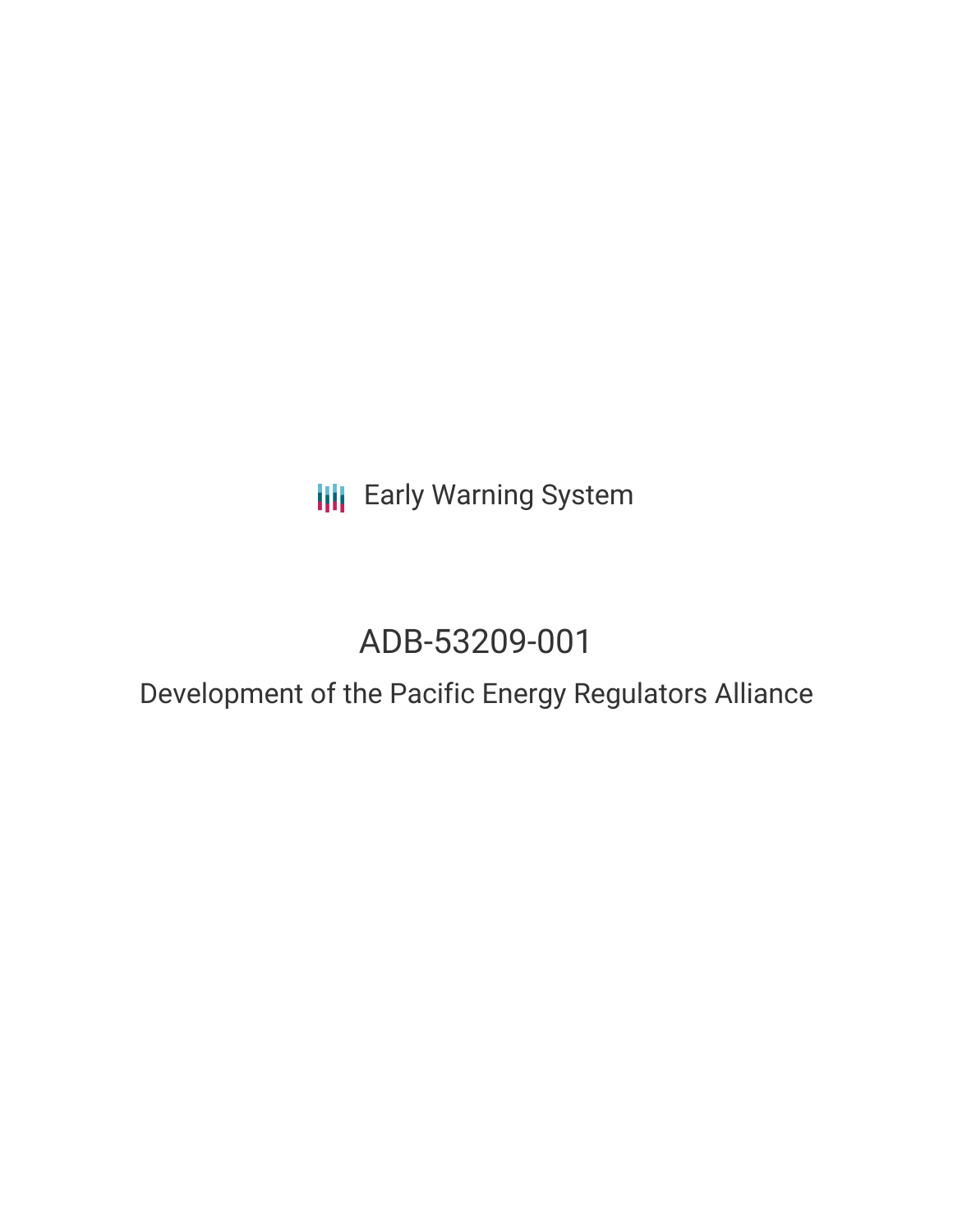

#### **Quick Facts**

| <b>Financial Institutions</b>  | Asian Development Bank (ADB)  |
|--------------------------------|-------------------------------|
| <b>Status</b>                  | Active                        |
| <b>Bank Risk Rating</b>        |                               |
| <b>Borrower</b>                | Pacific Region                |
| <b>Sectors</b>                 | Energy, Technical Cooperation |
| <b>Investment Amount (USD)</b> | \$ 0.23 million               |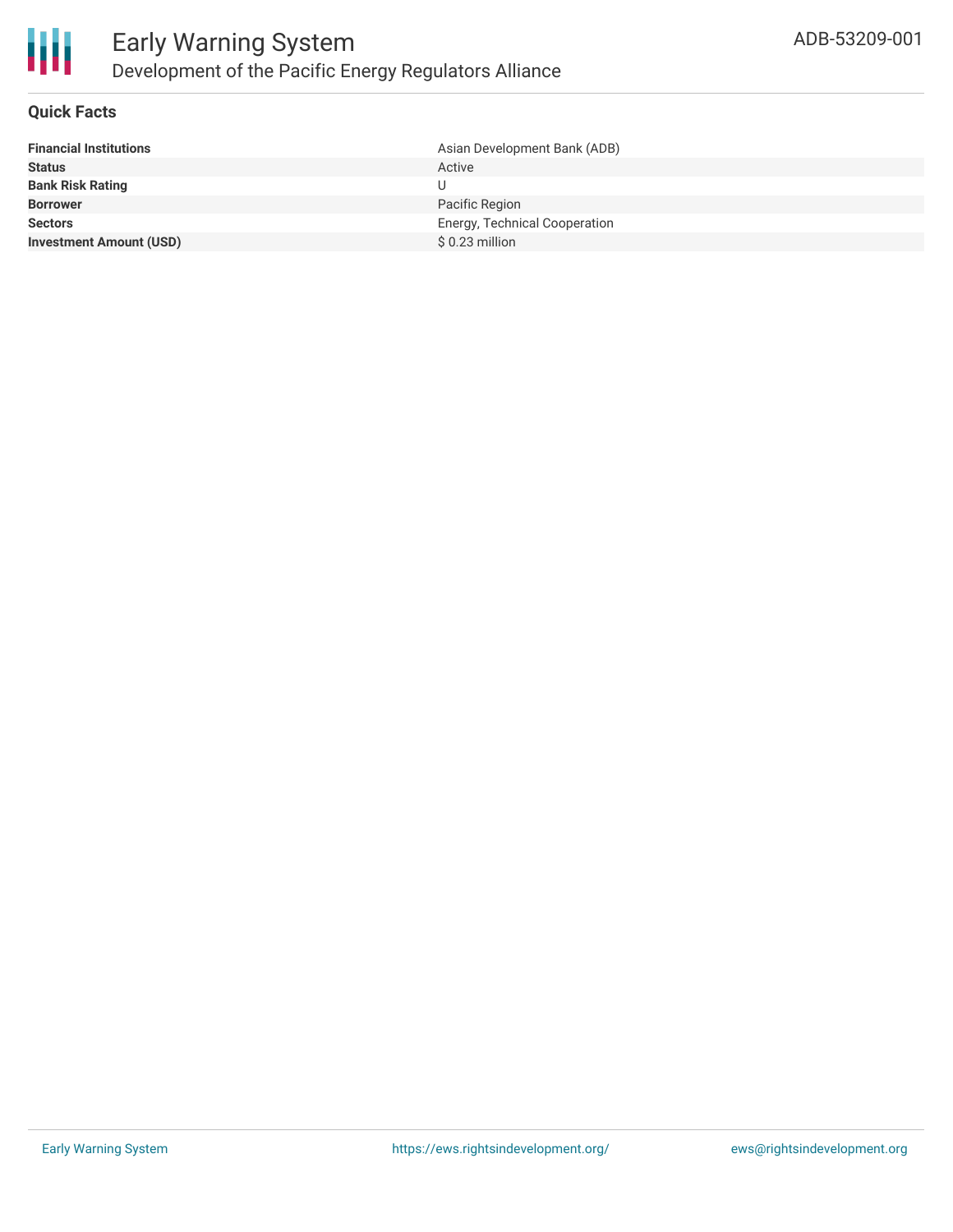

#### **Project Description**

According to the bank website, "the objective of the proposed TA is to promote modern regulation of energy utilities in the Pacific through the development of a regional platform for delivery of capacity-building interventions, the exchange of knowledge and skills, and leveraging of Pacific countries' limited resources to address common challenges. The TA will, in the first instance, elaborate a model for the institutionalization (without prejudice as to eventual legal status) of a Pacific Energy Regulators Alliance, define its administrative and governance structures and scope of activities, determine its resource requirements, and prepare an initial workplan to provide for its sustainability and mechanisms for attraction and management of additional financial resources, including support from other development partners and from members of the Alliance themselves.

The proposed TA will advance the Alliance's development by assignment of consultants to engage with the Alliance's members, the Secretariat of the Pacific Community, and prospective development-partner contributors to:

(i) elaborate a model for the institutionalization of the Alliance (without prejudice as to eventual legal status);

- (ii) define its administrative and governance structures and scope of activities;
- (iii) determine its resource requirements; and

(iv) prepare an initial workplan to provide for its sustainability and mechanisms for attraction and management of additional financial resources, including support from other development partners and from members of the Alliance themselves.

Additionally, the proposed TA will demonstrate the tangible value of the creation of a regional platform for knowledge sharing and skills development by hosting one regional training workshop on regulatory fundamentals for the benefit of regulatory body employees and/or policymakers from current and prospective Alliance member countries. The workshop will also be the venue for presentation of consultants' findings and recommendations relating to the Alliance's institutionalization and further development and activities."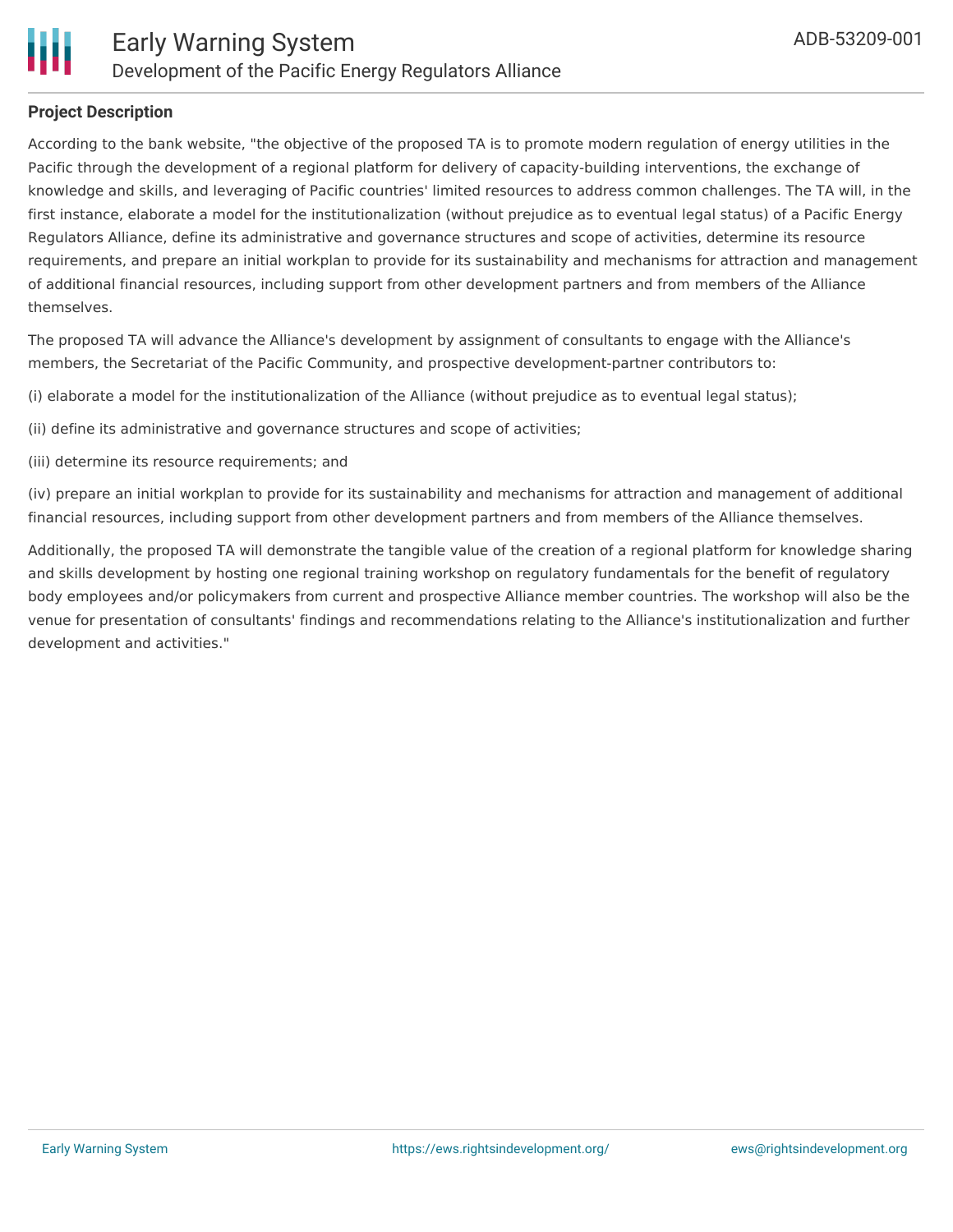

#### **Investment Description**

Asian Development Bank (ADB)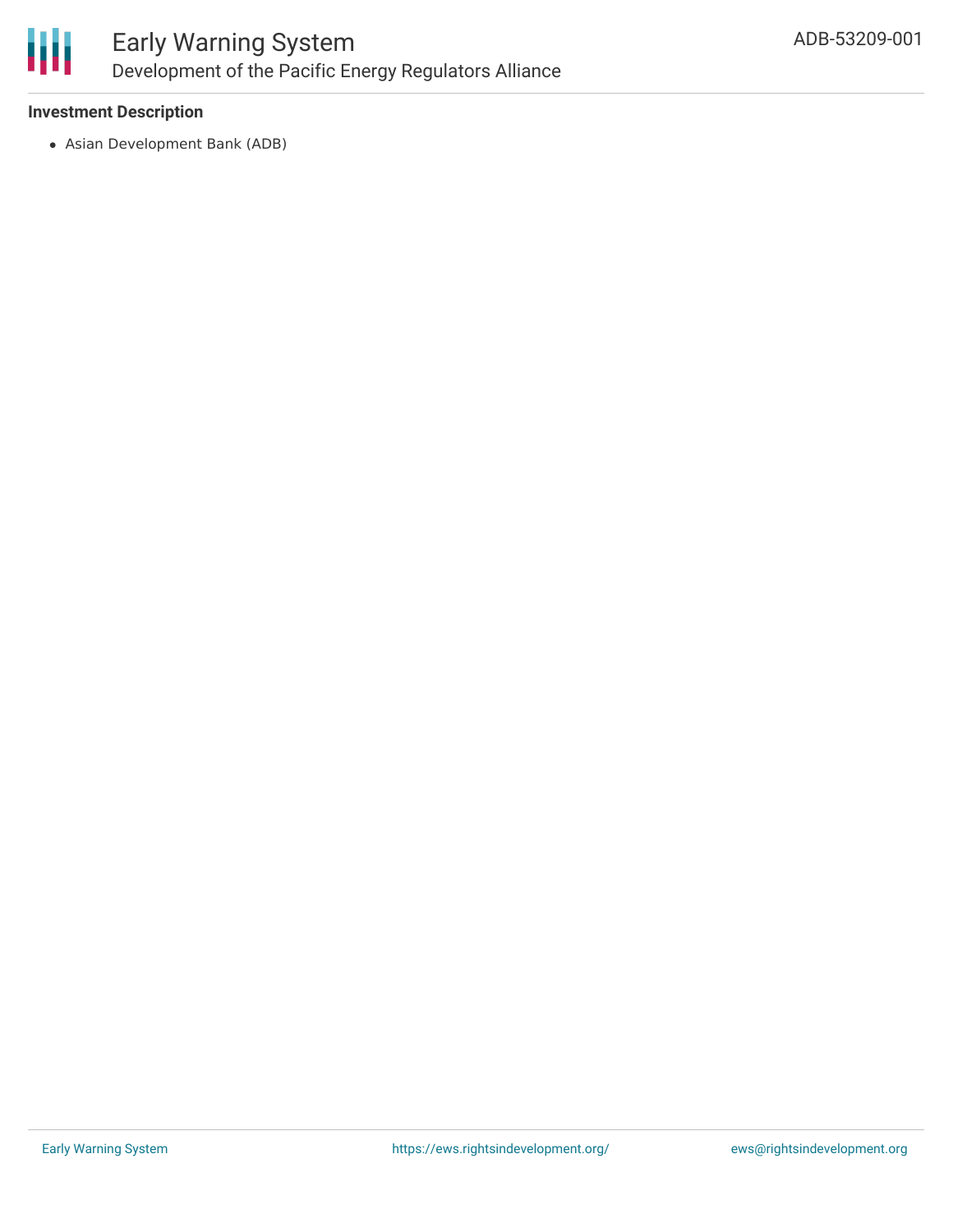

#### **Contact Information**

Responsible ADB Officer J. Michael Trainor Responsible ADB Department Pacific Department Responsible ADB Division PAEN Executing Agencies Asian Development Bank 6 ADB Avenue, Mandaluyong City 1550, Philippines

#### ACCOUNTABILITY MECHANISM OF ADB

The Accountability Mechanism is an independent complaint mechanism and fact-finding body for people who believe they are likely to be, or have been, adversely affected by an Asian Development Bank-financed project. If you submit a complaint to the Accountability Mechanism, they may investigate to assess whether the Asian Development Bank is following its own policies and procedures for preventing harm to people or the environment. You can learn more about the Accountability Mechanism and how to file a complaint at: http://www.adb.org/site/accountability-mechanism/main